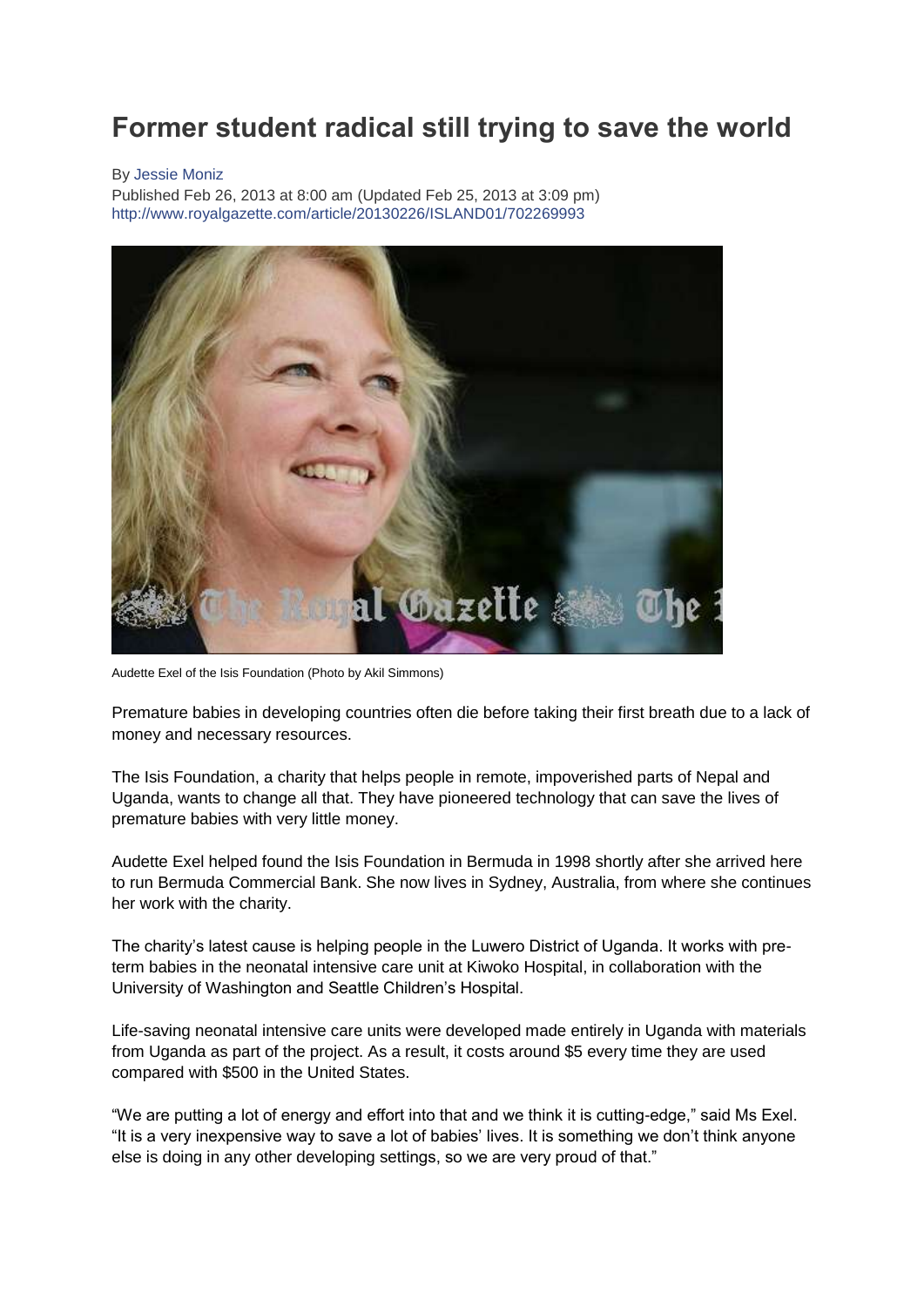One of the pillars of the Isis Foundation is knowledge-sharing. The Foundation hopes to share information from the project with other organisations in hopes of increasing the number of people they touch without expanding into other countries or changing their scope. They currently assist about 20,000 people in that way and hope to raise the number to 100,000.

Susan Biggs, executive officer of the Isis Foundation, said: "We want to really focus on doing well on what we currently do. We are trying to package up information and put together tool kits that will be available to other organisations."

Ms Exel used her knowledge in banking and law to set up the Isis Group. The corporate advisory group is now based in Australia, and operates to produce funds to run the Isis Foundation's charitable projects.

In Bermuda, the Kathmandu Kids Club charity raises money for the Isis Foundation's work with children in Nepal. The Isis Foundation spends about \$1 million on services in Uganda and Nepal each year.

"I wanted to work in countries where there were the lowest quality of living indicators in the world," said Ms Exel. "I was looking at countries with high infant and maternal mortality rates. People in these countries often had poor access to clean water and very low literacy rates. I also wanted to work in countries that were landlocked because it is invariably worse in a landlocked country. There is no access to ports and it is harder to move goods into and out of the country quickly. There was an initial scan which gave a frightening number of countries that fit this criteria."

One of the reasons she chose Nepal was that she had trekked through the country with Sharon Beesley, her Isis co-founder.

"I had been to the country and saw how magical it was, but also how poor it was," she said. "With Uganda, when I was running the Bermuda Commercial Bank I would get invited to the World Economic Forum in Davos, Switzerland. In the early 1990s I was in a coffee shop there when I met the first lady of Uganda, Janet Museveni. After chatting with her we became friends. I promised her that some day I was going to find a way to help her country. She said that if I helped her country she would do everything she could to open every door for me. Our friendship continued and we wrote to each other often."

Ms Exel said her eyes were opened early on to the injustices of the world; her father, David Exel, worked as a foreign correspondent covering the Vietnam War. For a time the family lived in Singapore, and that really changed her outlook on life.

"It was a fantastic way to grow up, because living in Singapore made me understand what it meant to be a minority," she said. "It was such a multicultural environment, but as the little Anglo kid in Singapore, I really was in the minority. That gave me real respect for different cultures. I can remember going back to New Zealand and being shocked that the dominant culture looked like me. The Singapore experience gave me a passion for the wider world that has been with me to this day. It led me to Bermuda."

In the past she has been referred to as a "student radical", a label that makes her proud. She said that anyone who is a student who does not consider themselves a radical must not have their eyes open.